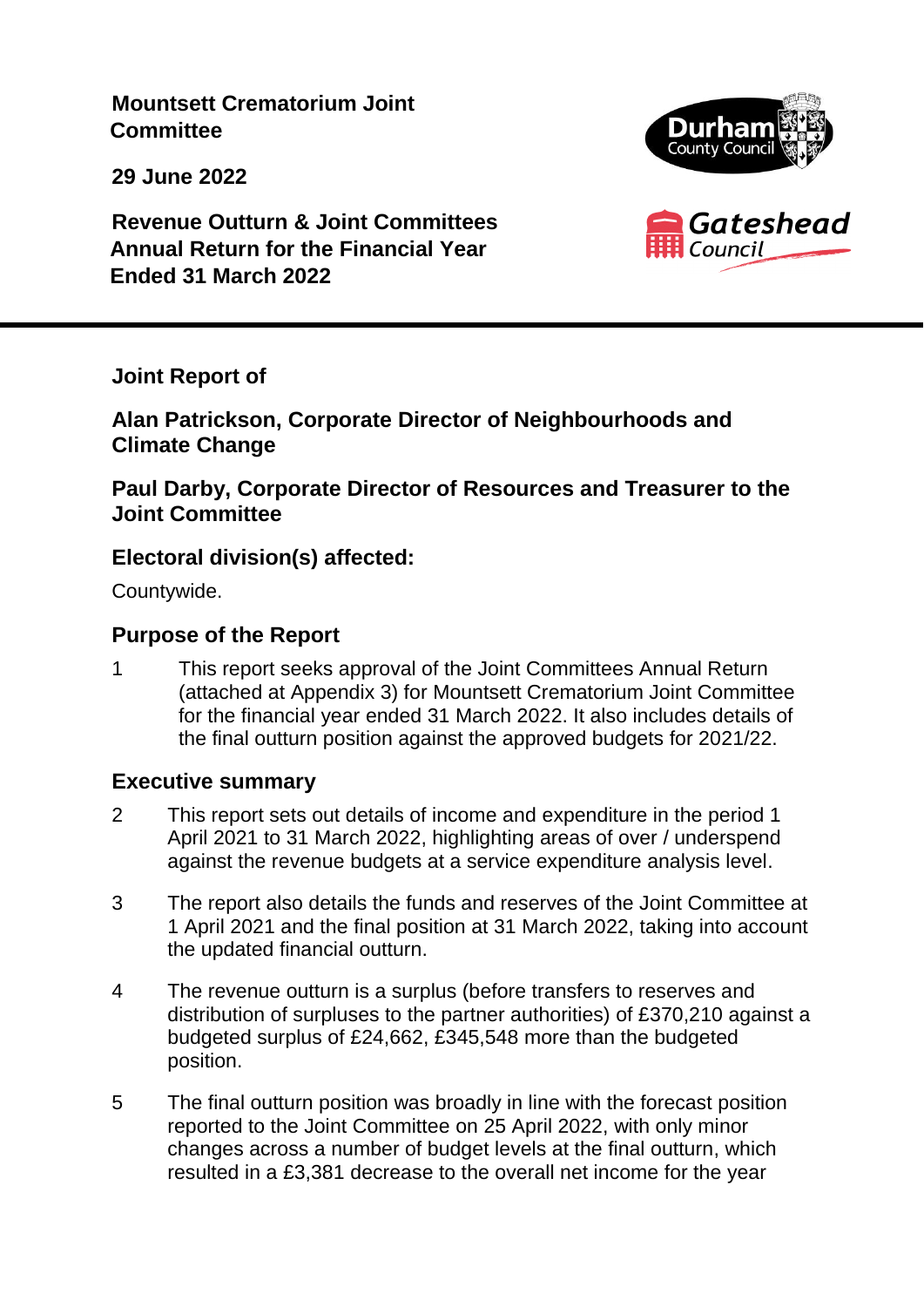- 6 Contributions to the earmarked reserves are £345,549 more than originally budgeted, mainly due to the in year underspend on the cremator replacement works and additional income due to increased cremations carried out throughout the year, partly offset by the energy improvements, which were delayed from 2020/21.
- 7 In line with the MCJC Reserve Policy to maintain a General Reserve of 30% of the income budget, a transfer to the General Reserve of £10,358 was required at year end. This transfer, in addition to the transfer in of the revenue surplus results in a net transfer from the Cremator Reserve of £5,148.
- 8 The retained reserves of the MCJC at 31 March 2022 are £619,210 along with a General Reserve of £308,686, giving a total reserves and balances position of £927,896 at the year end.

## **Recommendation(s)**

- 9 It is recommended that Members of the Central Durham Crematorium Joint Committee:-
	- Note the revenue outturn position as at 31 March 2022, including the year end position with regards to the reserves and balances of the Joint Committee.
	- Approve Section 1 Annual Governance Statement 2021/22 of the Joint Committees Annual Governance and Accountability Return for the financial year ended 31 March 2022 (attached at Appendix 3).
	- Approve Section 2 Accounting Statements 2021/22 of the Joint Committees Annual Governance and Accountability Return for the financial year ended 31 March 2022 (attached at Appendix 3).
	- The Chair, Clerk and Treasurer sign the Joint Committees Annual Governance and Accountability Return for the financial year ended 31 March 2022 (attached at Appendix 3).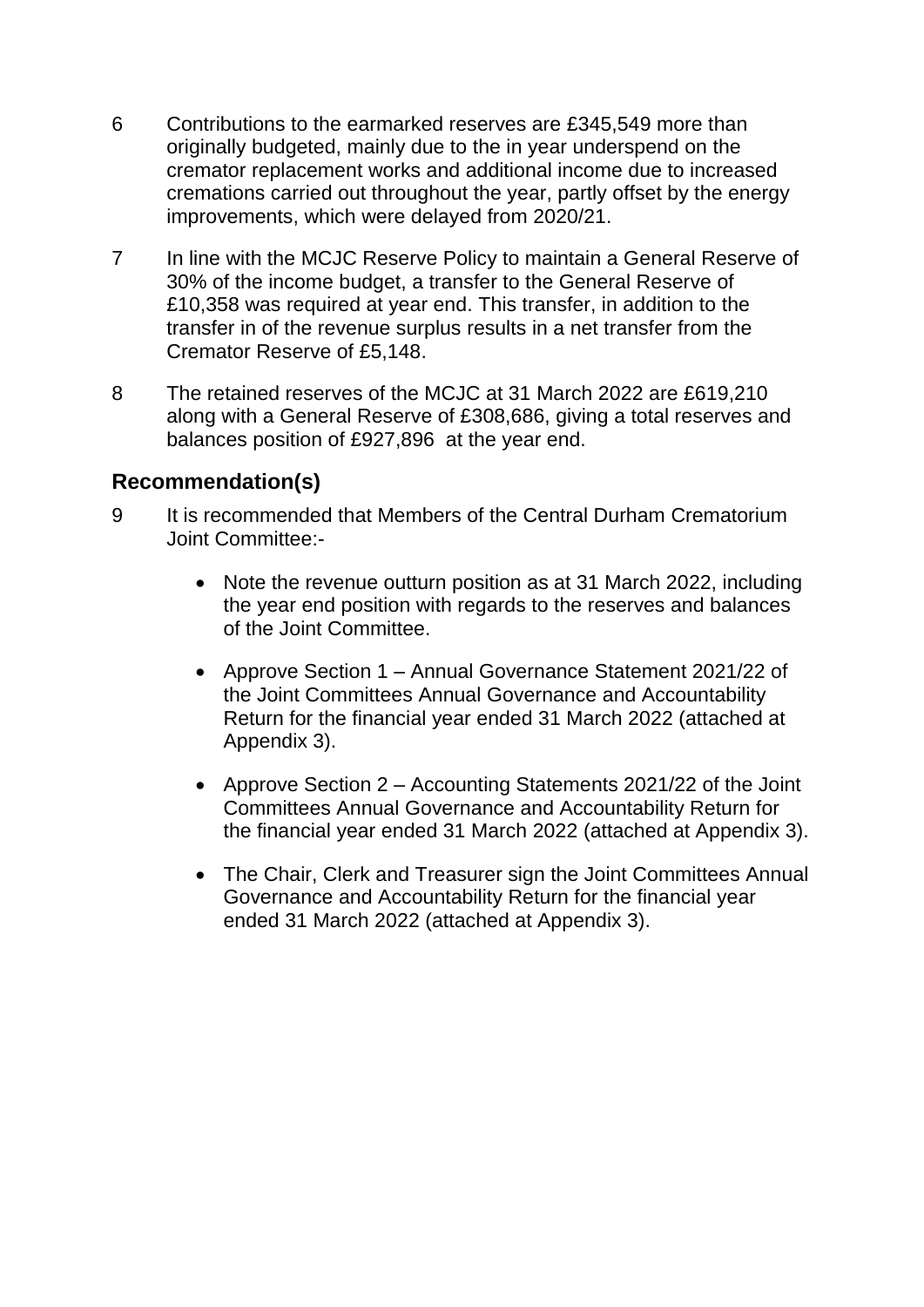### **Background**

- 10 The Joint Committees Annual Return will be subject to external audit by the Joint Committee's appointed external auditors, Mazars LLP and the limited assurance audit will commence in July 2022. Upon completion, the auditor's report will be presented to the Joint Committee and will be made available online, along with the Return.
- 11 The attached Joint Committees Annual Return (Appendix 3) is not a compulsory requirement for the Mountsett Crematorium Joint Committee but is good practice. Also attached for Members attention at Appendix 2 is the Balance Sheet as at 31 March 2022.

#### **Financial Performance**

- 12 Budgetary control reports, incorporating outturn projections, are considered by Neighbourhoods and Climate Change Management Team on a quarterly basis. The County Council's Corporate Management Team also considers regular budgetary control reports, with quarterly reports being considered by Cabinet / Overview and Scrutiny Committee. The outturn for the Mountsett Crematorium is included within this report.
- 13 The figures contained within this report have been extracted from the General Ledger and have been scrutinised and supplemented with information supplied by the Bereavement Services Manager. The following table highlights the revenue outturn financial performance of the Mountsett Crematorium as at 31 March 2022.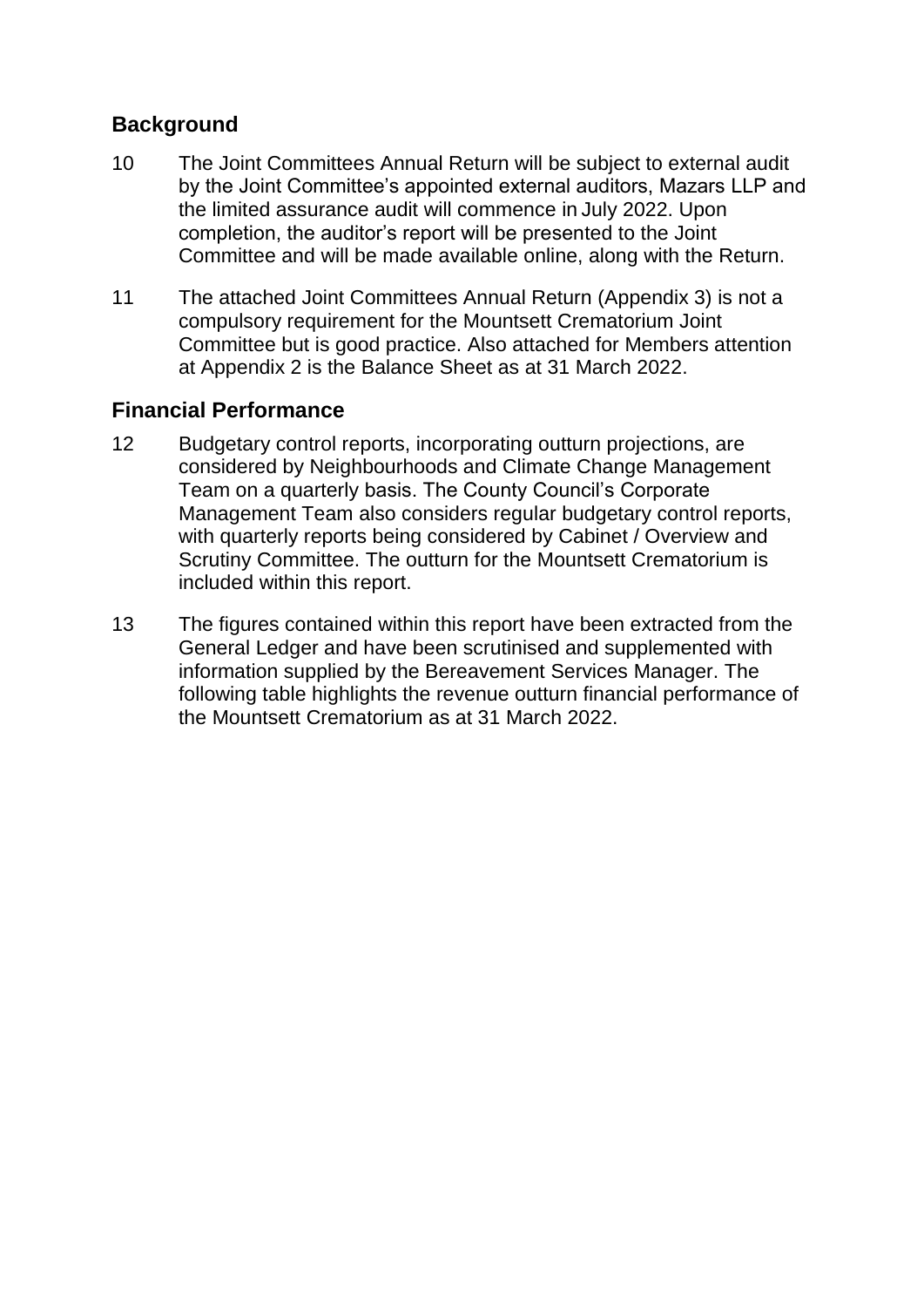|                                |                    |                |                 | $MEMO -$                     |
|--------------------------------|--------------------|----------------|-----------------|------------------------------|
|                                |                    |                | <b>Variance</b> | <b>Provisional</b>           |
|                                | <b>Base Budget</b> | <b>Outturn</b> | Over/           | <b>Outturn</b><br>(25.04.22) |
| <b>Subjective Analysis</b>     | 2021/22            | 2021/22        | (Under)         | 2020/21                      |
| (Type of Expenditure)          | £                  | £              | £               | £                            |
| <b>Employees</b>               | 186,184            | 188,480        | 2,296           | 188,480                      |
| Premises                       | 694,554            | 451,922        | (242, 632)      | 449,740                      |
| Transport                      | 900                | 823            | '77             | 2,804                        |
| <b>Supplies &amp; Services</b> | 79,545             | 94,981         | 15,436          | 91,718                       |
| <b>Agency &amp; Contracted</b> | 13,385             | 4,843          | (8, 542)        | 4,843                        |
| <b>Capital Charges</b>         | 0                  | ი              | 0               | O                            |
| <b>Central Support Costs</b>   | 29,720             | 29,720         | 0               | 29,720                       |
| <b>Gross Expenditure</b>       | 1,004,288          | 770,769        | (233, 519)      | 767,305                      |
| <b>Income</b>                  | (1,028,950)        | (1, 140, 979)  | (112, 029)      | (1, 140, 896)                |
| <b>Net Income</b>              | (24, 662)          | (370, 210)     | (345, 548)      | (373, 591)                   |
| Transfer to / (from) Reserves  |                    |                |                 |                              |
| <b>Repairs Reserve</b>         | 15,000             | 15,000         | O               | 15,000                       |
| <b>Cremator Reserve</b>        | (340, 338)         | 5,210          | 345,548         | 8,591                        |
| <b>Distributable Surplus</b>   | (350,000)          | (350,000)      | $\bf{0}$        | (350,000)                    |
| 65% Durham County Council      | 227,500            | 227,500        | $\bf{0}$        | 227,500                      |
| <b>35% Gateshead Council</b>   | 122,500            | 122,500        | $\bf{0}$        | 122,500                      |

| <b>Mountsett Crematorium</b><br><b>Earmarked Reserves</b> | Balance @<br>1 April<br>2021<br>£ | <b>Transfers</b><br>to Reserve | <b>Transfers</b><br>from<br><b>Reserve</b> | Balance @<br>31 March<br>2022<br>£ |
|-----------------------------------------------------------|-----------------------------------|--------------------------------|--------------------------------------------|------------------------------------|
| <b>Repairs Reserve</b>                                    | (84, 370)                         | (15,000)                       | 0                                          | (99, 370)                          |
| <b>Cremator Reserve</b>                                   | (524, 988)                        | (5,210)                        | 10,358                                     | (519, 840)                         |
| <b>General Reserve</b>                                    | (298, 328)                        | (360, 358)                     | 350,000                                    | (308, 686)                         |
| <b>Total</b>                                              | (907, 686)                        | (380, 568)                     | 360,358                                    | (927, 896)                         |

### **Explanation of Significant Variances between Original Budget and Forecast Outturn**

14 The final outturn position is broadly in line with the provisional outturn position reported to the Joint Committee on 25 April 2022, with only minor changes across a number of budget levels at the final outturn (£3,381 decrease) to the overall net income for the year.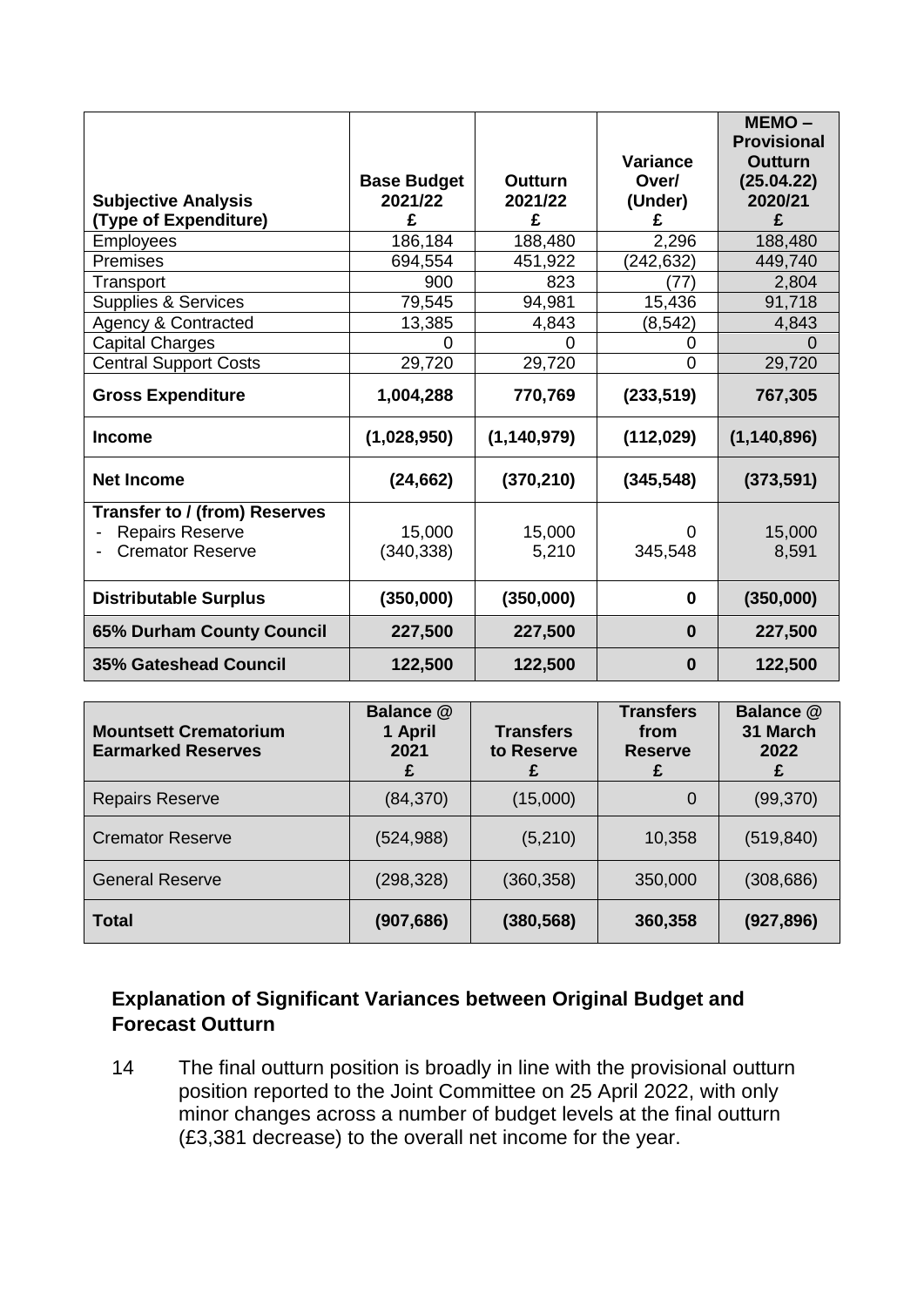15 The following section outlines the reasons for significant variances by subjective analysis area comparing the outturn position against the budget.

#### *15.1 Employees*

The outturn shows an overspend of **£2,296**, in relation to employee costs. The reasons for this are identified below:

• Staffing costs overspent by £2,296 due to increased overtime.

#### *15.2 Premises*

The outturn shows an underspend **(£242,632)** in relation to premises costs. The reasons for this are identified below:

- One off SAMP budgets of £125,000 relating to energy improvements in 2020/21 were unspent due to project delays, with works commencing in 2021/22. The works are nearly complete and it is therefore overspent by **£111,824** in 2021/22.
- One off SAMP budgets relating to the replacement of the existing curtain track underspent by **(£6,000)** as it is no longer required.
- One off SAMP budgets relating to redecoration works underspent by **(£17,000)** due to covid posters having to be displayed on the walls at all times during the year. The works will now be undertaken in 2022/23.
- Cremator replacement costs underspent by **(£346,267)** with the remaining costs to be billed in 2022/23.
- Utilities overspent by **£11,436** due to rising enery costs.
- General office costs such as equipment overspent by **£3,375**.

#### *15.3 Supplies and Services*

The outturn shows an overspend of **£15,436** in relation to supplies and services costs. The reasons for this are identified below:

- Due to the increase in cremations (highlighted later within the income section of the report), medical referee expenditure overspent by **£4,626**.
- Purchasing of webcasts overspent by **£9,319** due to the initial limited chapel capacity and continued high demand. These costs are offset by additional income received, highlighted later in the report.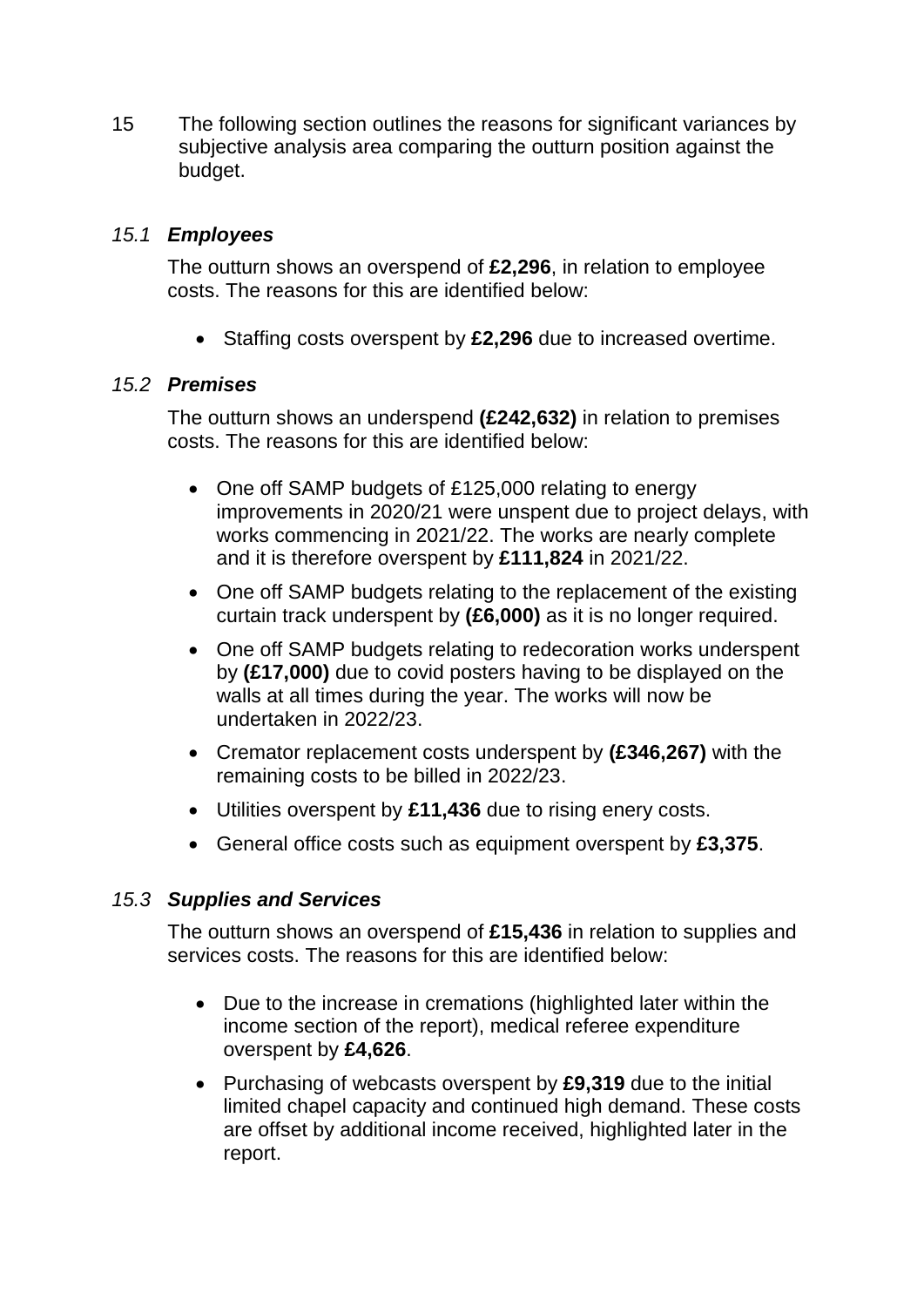- The conference and seminars budget underspent by **(£1,000)** due to the cancellation of the annual conference.
- General office costs overspent by **£2,491.**

#### *15.5 Income*

An increase in income of **(£112,029)** from the 2021/22 budget is included within the updated outturn. The reasons for this are identified below:

- The outturn includes an increase of 163 cremations compared to the budget, totalling increased income to budget of **(£96,080)**. The outturn includes a total of 1,463 cremations against a budgeted 1,300 during 2021/22.
- Book of Remembrance entries and Webcast sales are higher than budget resulting in additional income of **(£12,840).**
- Interest received underachieved by £637 as the bank accounts were not accruing any interest for much of the year due to the low bank interest rates.
- Income from the Crematoria Abatement of Mercury Emissions Organisation (CAMEO) overachieved by **(£3,746)**.

#### **Earmarked Reserves**

- 16 Contributions to the earmarked reserves are **£345,549** more than originally budgeted, mainly due to the in year underspend on the cremator replacement works and additional income due to increased cremations carried out throughout the year, partly offset by the energy improvements, which were delayed from 2020/21.
- 17 In line with the MCJC Reserve Policy to maintain a General Reserve of 30% of the income budget, a transfer to the General Reserve of £10,358 eas required at year end. This results in a net transfer from the Cremator Reserve of £5,148.
- 18 The retained reserves of the MCJC at 31 March 2021 are **£619,210** along with a General Reserve of **£308,686**, giving a total reserves and balances position of **£927,896** at the year end.

#### **Joint Committees Annual Governance and Accountability Return and Balance Sheet**

19. The Joint Committees Annual Governance and Accountability return is attached at Appendix 3 and is supported by the Balance Sheet information contained in Appendix 2 to this report. This shows that the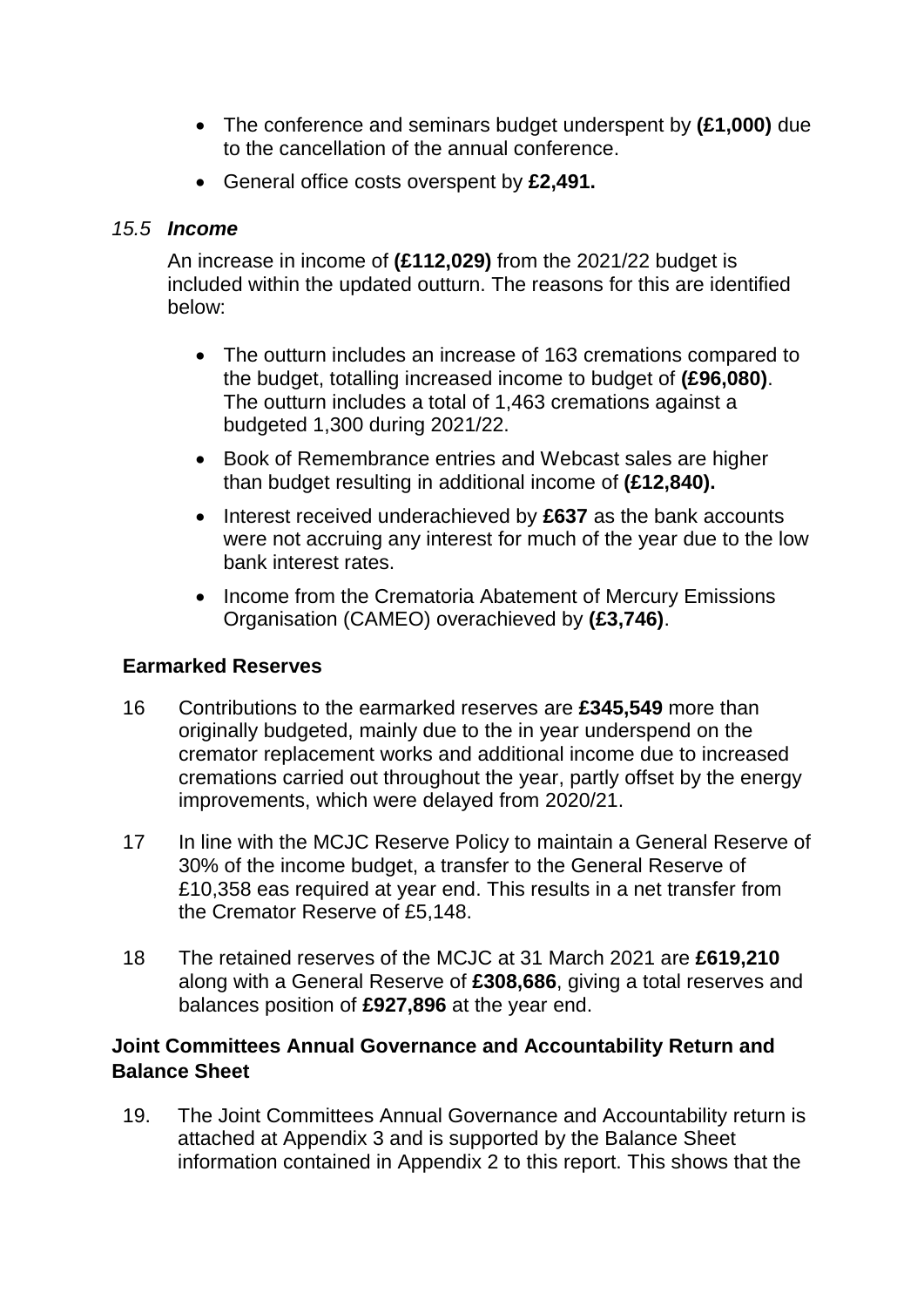Crematorium had net assets of £0.928m at 31 March 2022 funded by reserves.

| <b>Contact:</b> Philip Curran | Tel: 03000 261967 |
|-------------------------------|-------------------|
| Ed Thompson                   | Tel: 03000 263481 |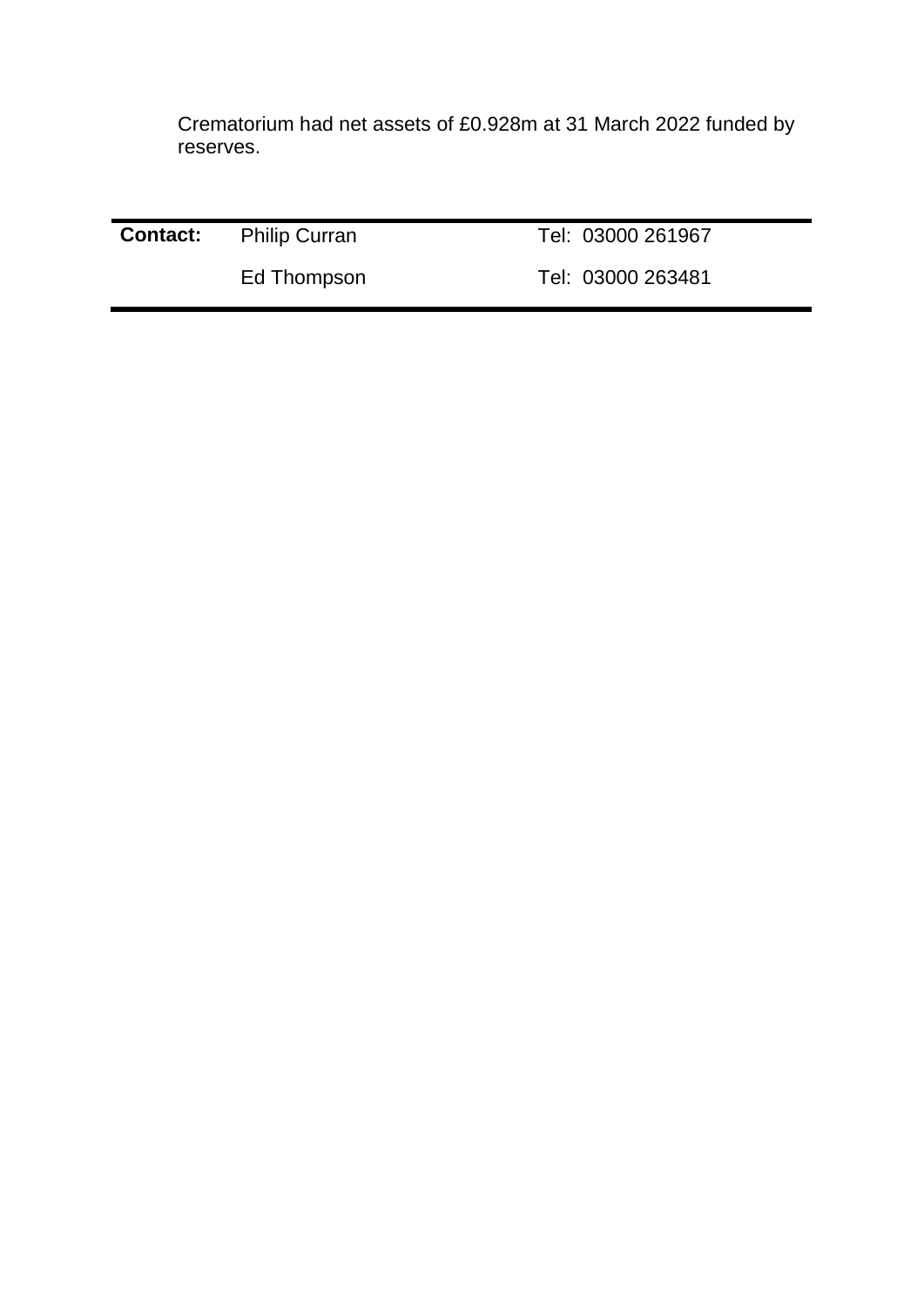# **Appendix 1: Implications**

### **Legal Implications**

The outturn proposals contained within this report have been prepared in accordance with standard accounting policies and procedures.

## **Finance**

Full details of the year to date and projected outturn financial performance of the Mountsett Crematorium are included within the body of the report.

## **Consultation**

None. However, officers of Gateshead Council were provided with a copy of the report and given opportunity to comments / raise any detailed queries on the contents of this report in advance of circulation to members of the Joint Committee.

# **Equality and Diversity / Public Sector Equality Duty**

None.

## **Climate Change**

None.

# **Human Rights**

None.

# **Crime and Disorder**

None.

# **Staffing**

None.

# **Accommodation**

None.

#### **Risk**

The figures contained within this report have been extracted from the General Ledger, and have been scrutinised and supplemented with information supplied by the Bereavement Services Manager. The outturn has been produced taking into consideration spend to date, trend data and market intelligence, and includes an element of prudence. This, together with the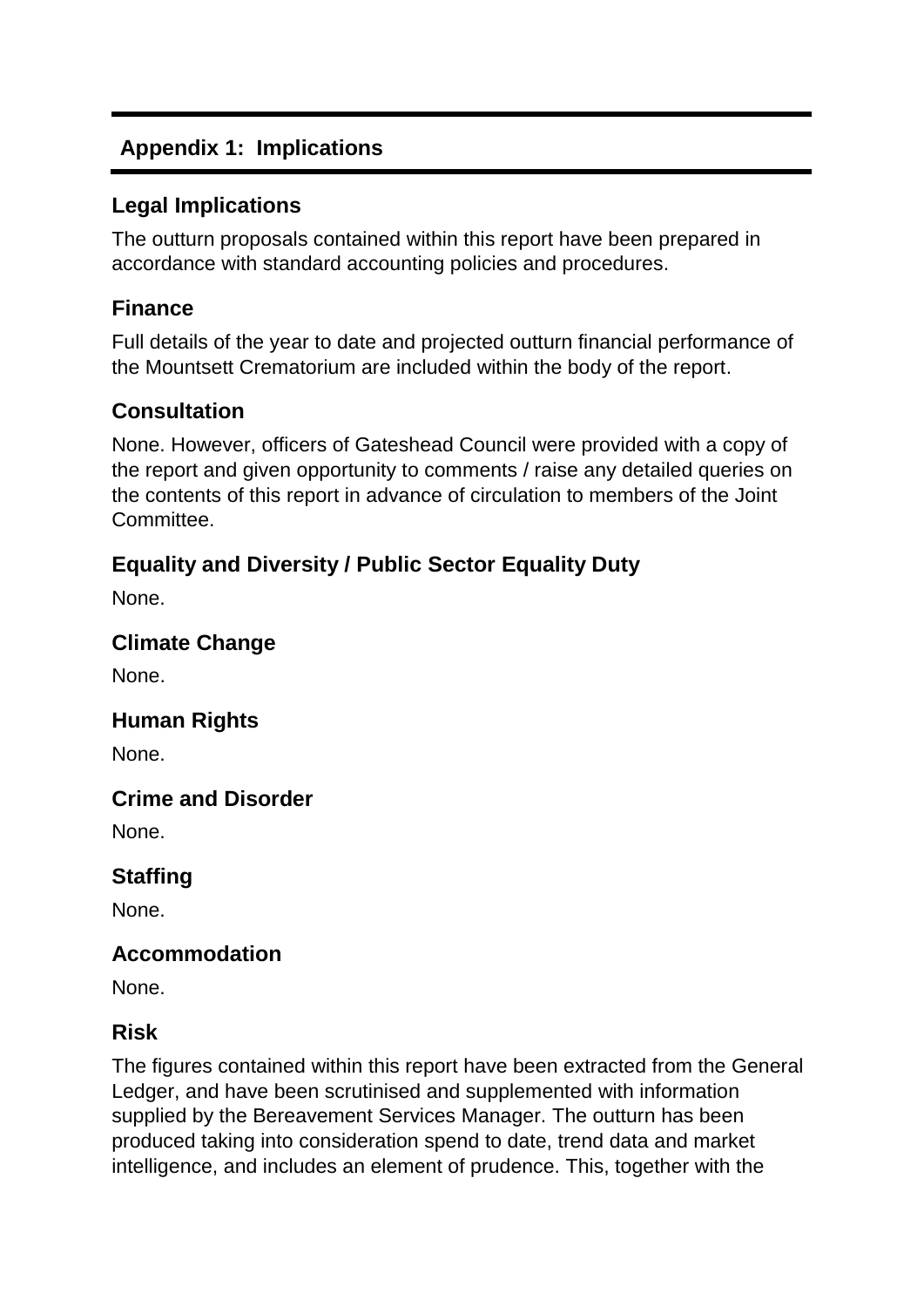information supplied by the Bereavement Services Manager should mitigate the risks associated with achievement of the forecast outturn position.

## **Procurement**

None.